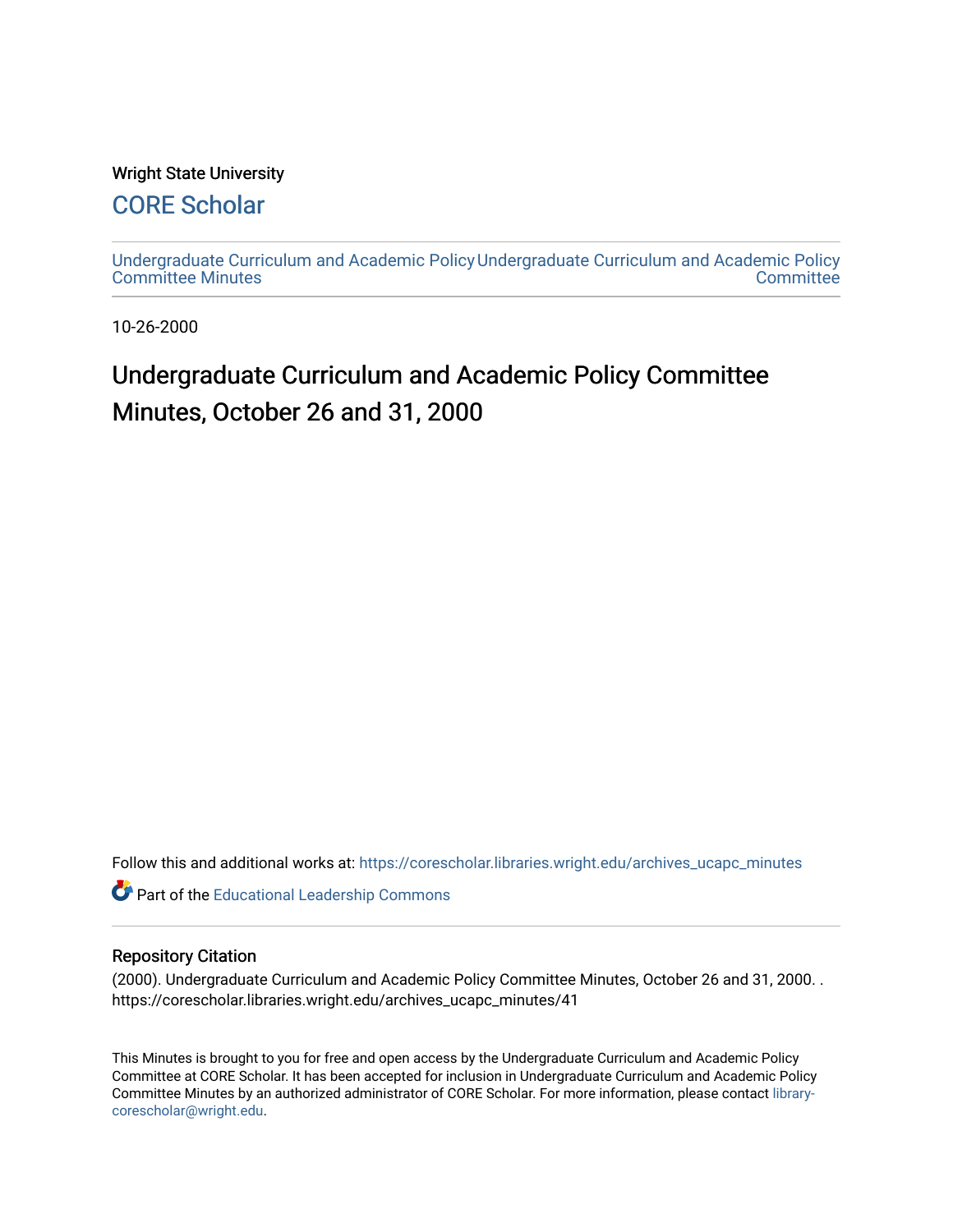# <span id="page-1-0"></span>**Undergraduate Curriculum and Academic Policy Committee**

# **Minutes of October 26 and October 31, 2000 Meeting**

**Present:** Jeanne Fraker, Jennie Gallimore, Joe Law, Richard Mercer, Jan Maxwell, Patricia Renick, Tom Sav, Mark Sirkin, Tim Wood. Guests: Todd Brittingham (Degree Audit)

**Approved Minutes** of September 28 as amended to note the UCAPC discussion that departements and colleges should submit course inventory requests (new course proposals) that include a working syllabus, i.e., a syllabus that would be the official syllabus distributed in class.

#### **Course Modification and Inventory Requests**

#### COBA

Approved Course Inventories: MGT 101. The committee thanks Bob Scherer, Crystal Owen, and Brenda Dewberry from the COBA for appearing before the committee, providing an excellent presentation of the Junior Leadership Program, the objectives of the 101 course, and graciously anwering the many questions raised by the UCAPC.

#### COLA

Approved Course Modifications: ART 375, ART 377, ART 376, ART 378, ENG 478, ENG 482, ENG 483, ENG 484 Approved Course Inventories: ART 345, ENG 486, PLS 384

#### COSM

Course Inventories: PSY 215

It was determined that the proposal needs to be reviewed and/or coordinated with the College of Liberal Arts, Department of Theatre Arts and resubmitted upon confirmation of approval from Theatre Arts.

#### **CECS**

Approved Course Modifcations: ME 481, ME 482 Approved Course Inventories: ME 481, Me 482

#### **Program Changes**

COLA: Approved Mass Communication Major Request

Create Visual Communication Specialization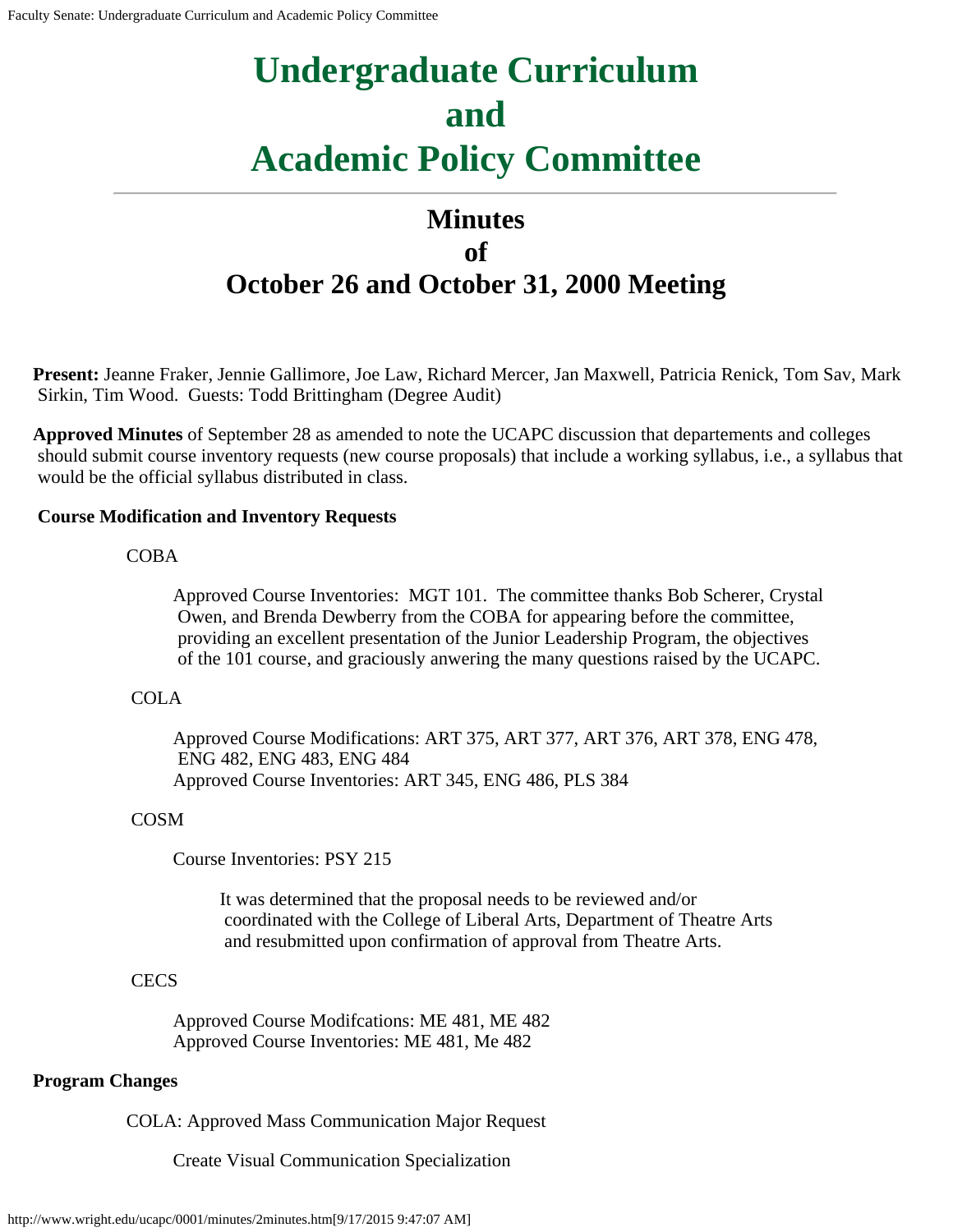Interdisciplinary with Departments of Art and Art History and English Departmental Requirements: 55/56 hours Total Requirements: 192 hours

#### **Academic Policy**

Per the Faculty Executive Committee and Faculty Senate requests to the UCAPC , the committee started its review of the "Guidelines Governing the Implementation of the Registration and Add Policy and the Attendance and Drop Policy" issued by the Office of the Provost, August 15, 2000. The committee reviewed the original "Policy" as approved by the Faculty Senate, the University Faculty, and the Board of Trustees. However, it was generally unaware of the specifics of the issuance of the August 15 "Implementation Guidelines" as the document was not previously reviewed by the UCAPC and it was questioned as to whether or not is was reviewed or approved by the Faculty Senate. Upon review, the committee expressed the opinion that the "Policy" as it regards the designation of courses as enrollment restricted to "Instructor Permission Required" and "Instructor Permission Required after Term Begins" is an established part of the normal curriculum process that emanates with individual faculty/department/college course proposals and proceeds through the required curriculum review of the department/college/university curriculum committees and the Faculty Senate. The approved mechanism for such designations resides in the submission of Course Modification and Course Inventory Requests for the determination of "Enrollment Restriction." The committee considered this long standing procedure for curricular matters as a preferred method of implementing the "Registration/Add and Attendance/Drop Policy."

**After two hours of meeting, the committee decided to recess and reconvene with a special meeting to further address the issue of the Add/Drop Policy "Implementation" on Tuesday, October 31, 2000 at 3:45 p.m.**

# **October 31, 2000 Reconvene**

**Present:** Jeanne Fraker, Jennie Gallimore, Richard Mercer, Tom Sav, Mark Sirkin

#### **Academic Policy**

During its two meetings, the committee reviewed and considered, among others, the following documents:

#### **1. Policy Approved by the Senate [and Faculty \(1/10/00 and 2/15/00\)](#page-4-0)**

**2. [Board of Trustees Approval of Policy](#page-5-0) (4/7/00)**

#### **3. [Provost's issuance of "Guidelines](#page-7-0) Governing" Policy (8/15/00)**

and

#### **4. Four Year Academic History [of Policy from 1997-98 to 2000-01](#page-9-0)**

After drafting and amending a revision of "Curriculum Procedure for Implementation of the Registration and Add Policy and Attendance and Drop Policy," the committee decided to submit its final recommendation to the Faculty Senate for consideration at their November 6, 2000 meeting. The committee's recommendation to the Faculty Senate for its November 6, 2000 meeting is as follows:

**UCAPC Recomendation for [Revision of Provost's "Guidelines"](#page-12-0)**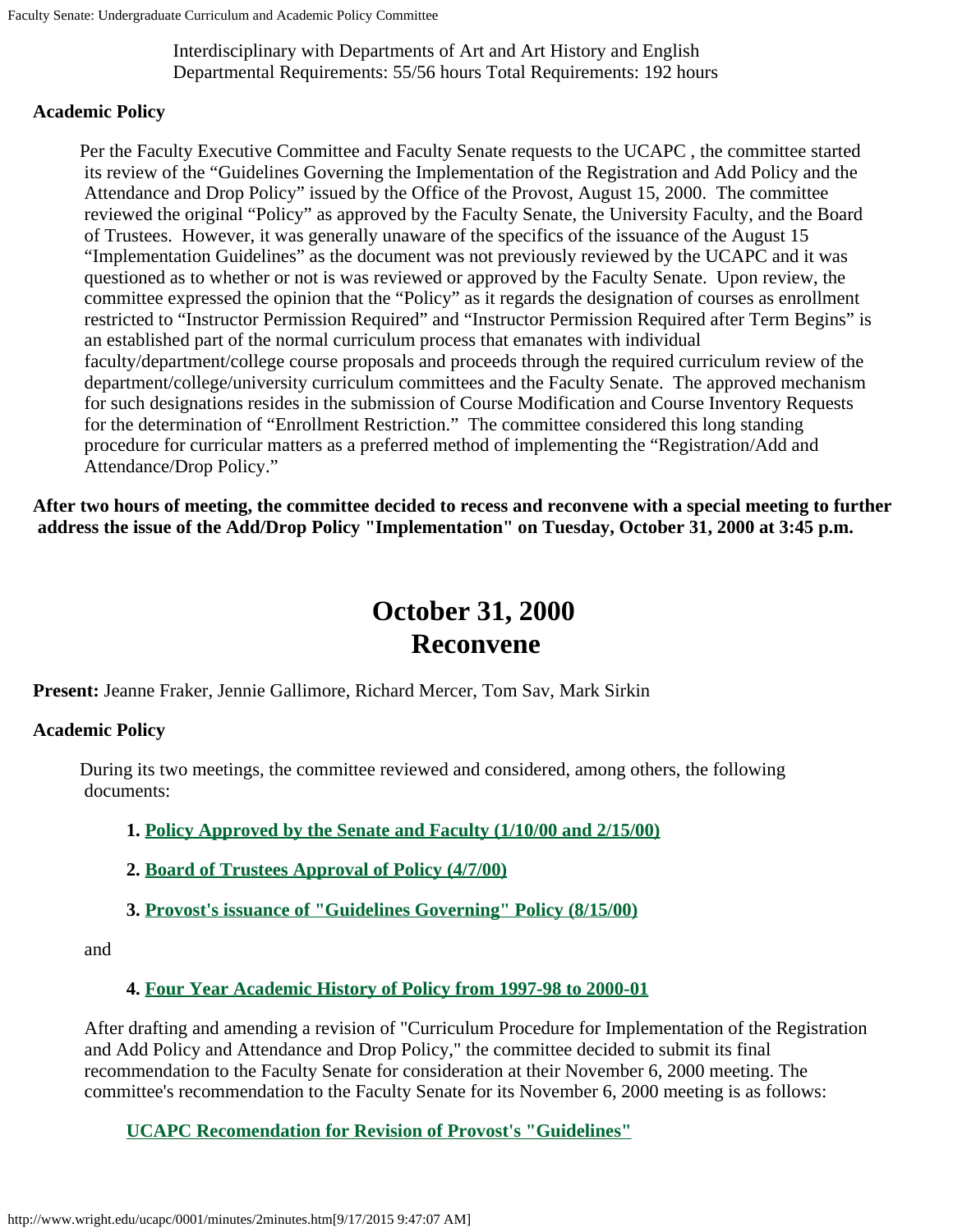**The UCAPC set its next meetings, tentative, for November 16 and November 30, 2000 at 3:00 p.m.**

**[UCAPC HOME](http://www.wright.edu/ucapc/index.htm)**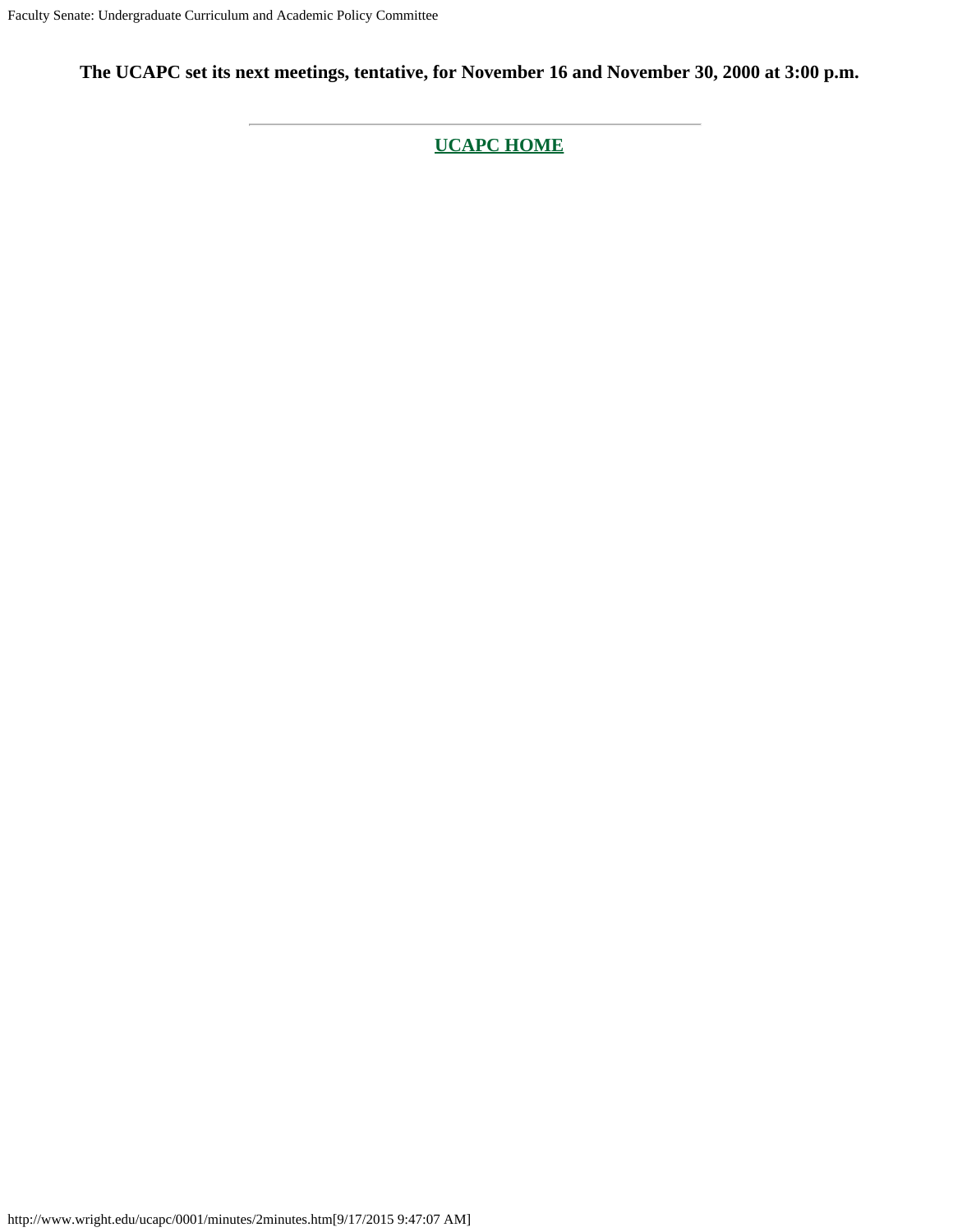# **Registration and Add Policy and Attendance and Drop Policy**

#### **Approved by Faculty Senate January 10, 2000 Approved by General Senate February 15, 2000 Approved by Board of Trustees April 7, 2000**

# **Registration and Add Policy**

<span id="page-4-0"></span>There are three designations of courses, each with specific registration requirements. For most courses, students may register or add through the Registrar's Office anytime through the seventh calendar day of the term. For courses designated "Instructor Permission Required," students may register or add only with the instructor's permission. For courses designated "Instructor Permission Required after Term Begins," students may register or add until the first day of the term, after which they need to obtain the instructor's permission. Departments must notify the registrar which courses require instructor permission when the courses are scheduled.

Students registering after the term begins are responsible for all missed assignments and cannot expect that due dates will be altered.

# **Attendance and Drop Policy**

Instructors establish attendance policies and penalties for absences for individual courses; penalties may include lowering of the grade or even failure if the absences exceed those permitted by the instructor. Such policies and penalties should be included in the course syllabus and available to the students at the first class meeting.

For courses designated "Instructor Permission Required after Term Begins," students may be dropped from the course for being absent from the first two class meetings (for courses meeting more than once a week) or from the first class (for courses meeting only once a week). When this policy is utilized any student missing the designated class(es) may be dropped from the specific class section. The instructor must notify the Registrar's Office promptly for the students to be removed from the roll.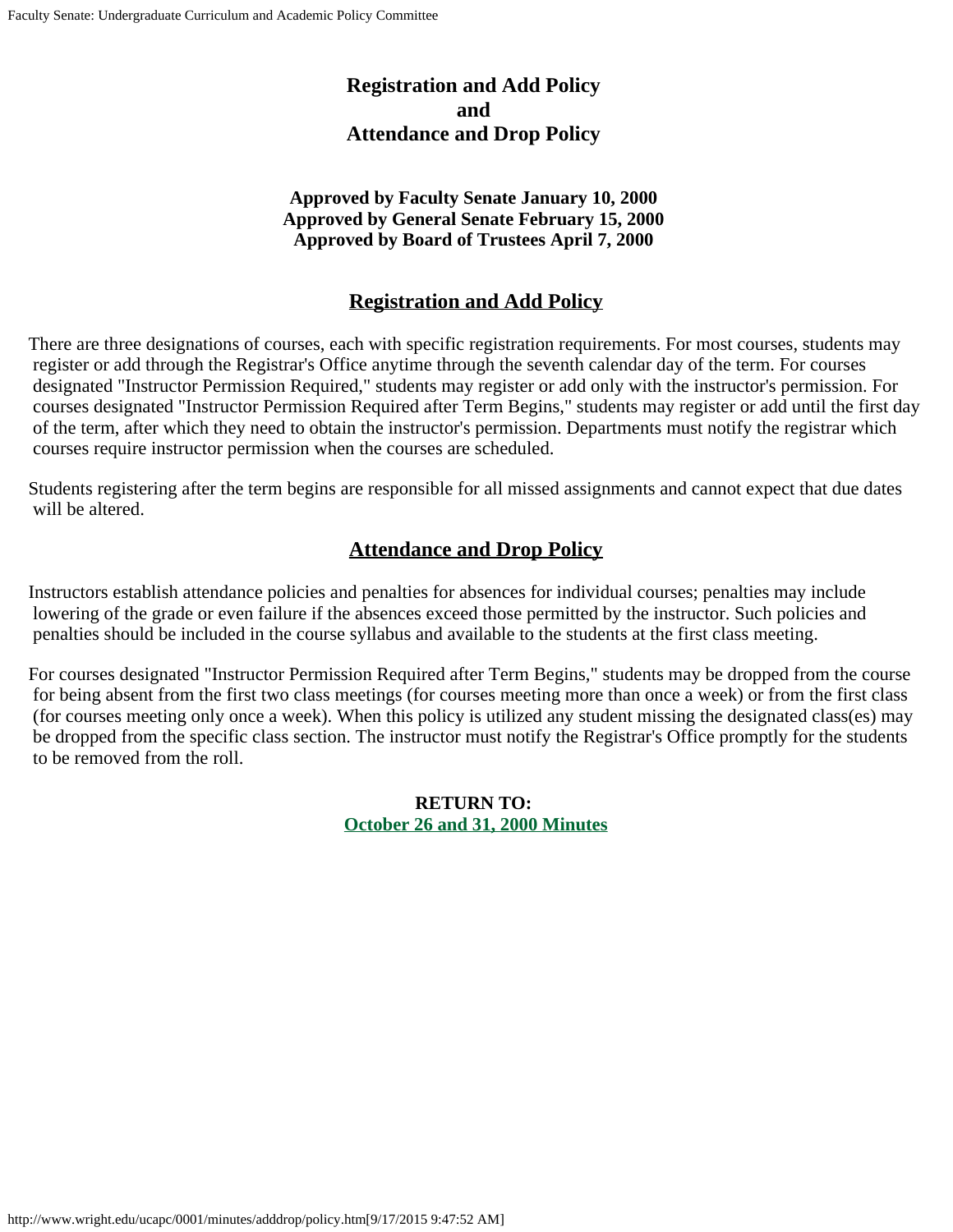#### **EXCERPT**

#### from

<span id="page-5-0"></span>http://www.wright.edu/admin/trustees/minutes/20000406.html

#### WRIGHT STATE UNIVERSITY

#### BOARD OF TRUSTEES

#### OFFICIAL PROCEEDINGS OF THE

#### ONE HUNDRED AND EIGHTY-EIGHTH MEETING

#### April 6 and 7, 2000

#### RESOLUTION 00-35

WHEREAS, presence on the first day of class is absolutely critical for student success in some Wright State classes; and

WHEREAS, some courses with limited availability and high demand have waiting lists; and

WHEREAS, the university faculty and administration are committed to maximizing enrollment opportunities for students; and

WHEREAS, the Faculty Senate and the General Faculty have approved a "Registration and Add Policy" and an "Attendance and Drop Policy" to better manage student enrollments in such classes; therefore be it

RESOLVED that the "Registration and Add Policy" and the "Attendance and Drop Policy," as submitted to this meeting be, and the same hereby are approved. (Attachment 3)

Mr. Duval moved for adoption. Mr. Soin seconded, and the motion was unanimously approved by voice vote.

#### Attachment 3

Approved by Faculty Senate 1/10/00 Approved by General Faculty 2/15/00

Registration and Add Policy

There are three designations of courses, each with specific registration requirements. For most courses, students may register or add through the Registrar's Office anytime through the seventh calendar day of the term. For courses designated "Instructor Permission Required," students may register or add only with the instructor's permission. For courses designated "Instructor Permission Required after Term Begins," students may register or add until the first day of the term, after which they need to obtain the instructor's permission. Departments must notify the registrar which courses require instructor permission when the courses are scheduled. Students registering after the term begins are responsible for all missed assignments and cannot expect that due dates will be altered.

Attendance and Drop Policy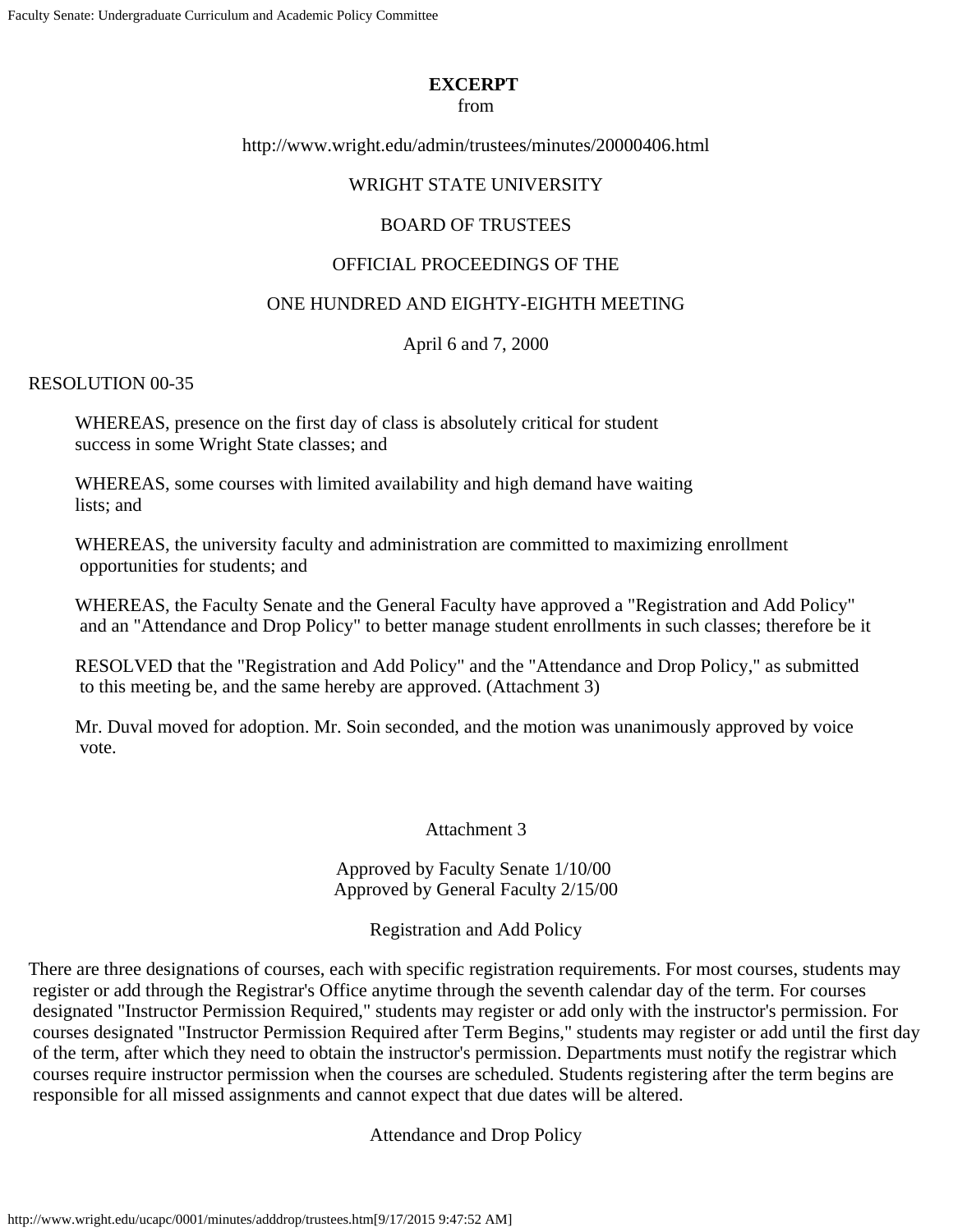Faculty Senate: Undergraduate Curriculum and Academic Policy Committee

Instructors establish attendance policies and penalties for absences for individual courses; penalties may include lowering of the grade or even failure if the absences exceed those permitted by the instructor. Such policies and penalties should be included in the course syllabus and available to the students at the first class meeting. For courses designated "Instructor Permission Required after Term Begins," students may be dropped from the course for being absent from the first two class meetings (for courses meeting more than once a week) or from the first class (for courses meeting only once a week). When this policy is utilized any student missing the designated class(es) may be dropped from the specific class section. The instructor must notify the Registrar's Office promptly for the students to be removed from the roll.

#### **RETURN TO:**

**[October 26 and 31, 2000 Minutes](#page-1-0)**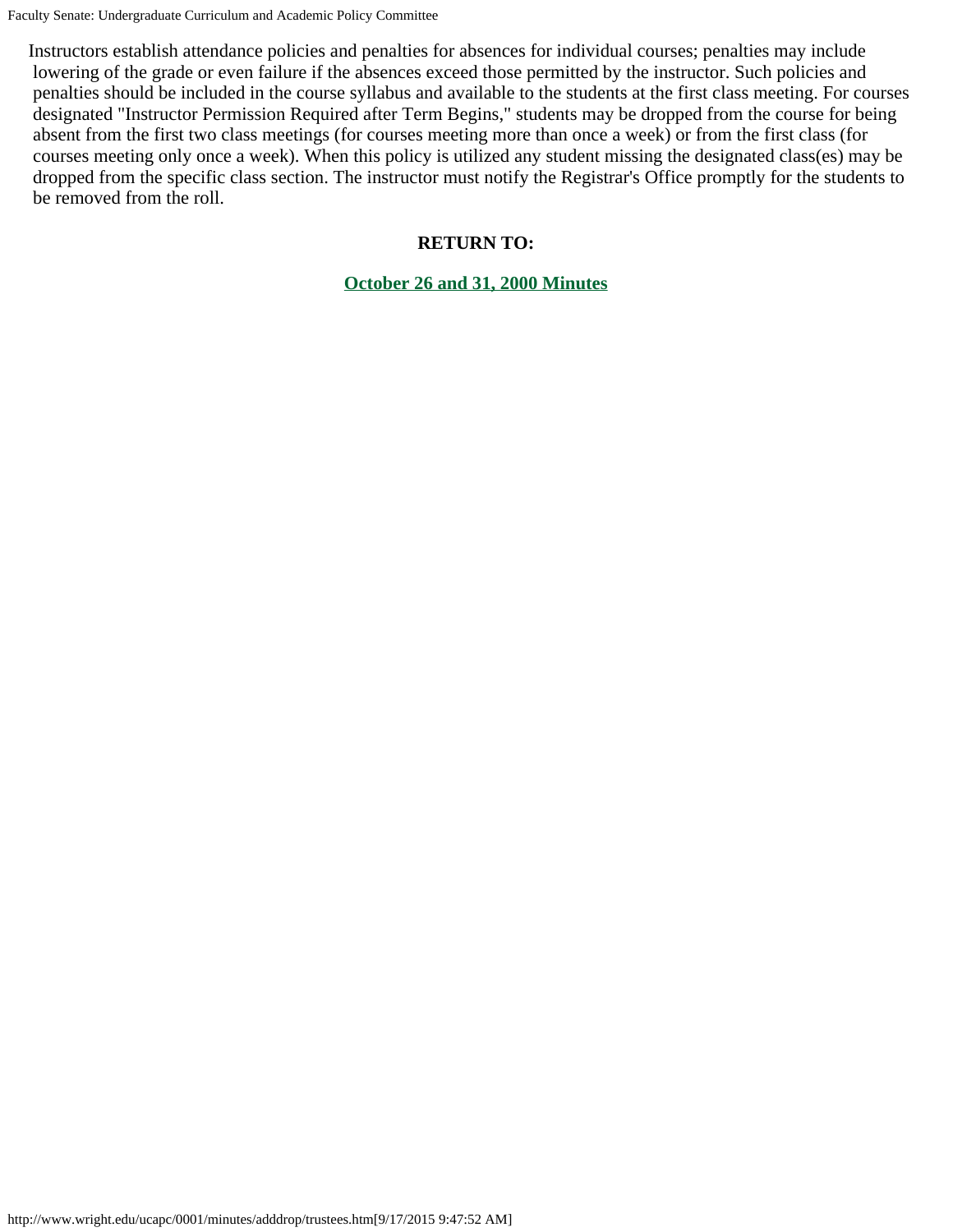# **Office of the Provost August 15, 2000**

#### **GUIDELINES GOVERNING THE IMPLEMENTATION OF THE REGISTRATION AND ADD POLICY ATTENDANCE AND DROP POLICY**

<span id="page-7-0"></span>To permit greatest access to classes; accommodate the normal dropping and adding of classes; make maximum use of the spaces provided in each class; allow reasonable time for the processing and application of students' financial aid to their accounts; and to, in general, maximize university enrollment (head count and credit hour generation) prior to the official 14th-day enrollment count required by the state (and upon which the state allocates subsidy to the university), the current university admission and registration policy permits students to register for classes through the end of the first week of the quarter.

Such a policy, while serving the university well in the achievement of each of the above goals, has, at the same time, unwittingly created problems for those courses where a student's presence is absolutely required on the first day of class, and for those courses where the. demand for the course too often exceeds the available spaces in the course for a given quarter. The *Registration and Add Policy* and the *Attendance and Drop Policy* are meant to address these problems.

The Provost's Office supports the above policies, but with the following understanding and guidelines as to how each will be implemented:

1 . In general, for the majority of its courses, the university will continue to be guided by the goals outlined above--to permit students the greatest access to classes, accommodate the normal dropping and adding of classes during the first week of the quarter, make maximum use of available spaces in each class, provide reasonable accommodation to the processing and application of students' financial aid, and maximize university enrollment, both head count and credit hour generation.

2. Courses designated "Instructor Permission Required," and "Instructor Permission Required after Term Begins" are expected to be few in number; to be justified according to criteria developed and approved by each college and dean; to be so designated by departmental chairs and deans; and to be communicated to the Registrar's Office and the University College as part of, and by the stated deadline for, the normal course scheduling process for each quarter.

3. Except in those instances where attendance on the first two days of class is mandatory, as determined by the criteria developed under #2 above, instructors choosing to drop students from class who have missed the first two class meetings will be expected to add students to replace them if such demand (waiting lists, etc.) exists and the published class limits permit, through the end of the first week of each quarter. Such a practice will allow the university to continue to make maximum use of the spaces available in each course while reinforcing the need for students to attend class(es).

4. Instructors choosing to drop students from class who have missed the first two class meetings are expected to state their attendance policy on their syllabus/syllabi and to apply their policy fairly and consistently. They will also need to be able to explain to themselves as well as to others the differences they see between a student who misses the first two class meetings by "choice," and the student who is added to the class list after the first two class meetings (since both students will have missed the first two class meetings), and how the pedagogical implications for one might differ from those for the other.

5. The Provost's Office will continue to work with the deans to provide the necessary resources to increase the spaces available in high demand courses so that all students can make reasonable and timely progress toward the completion of degree requirements.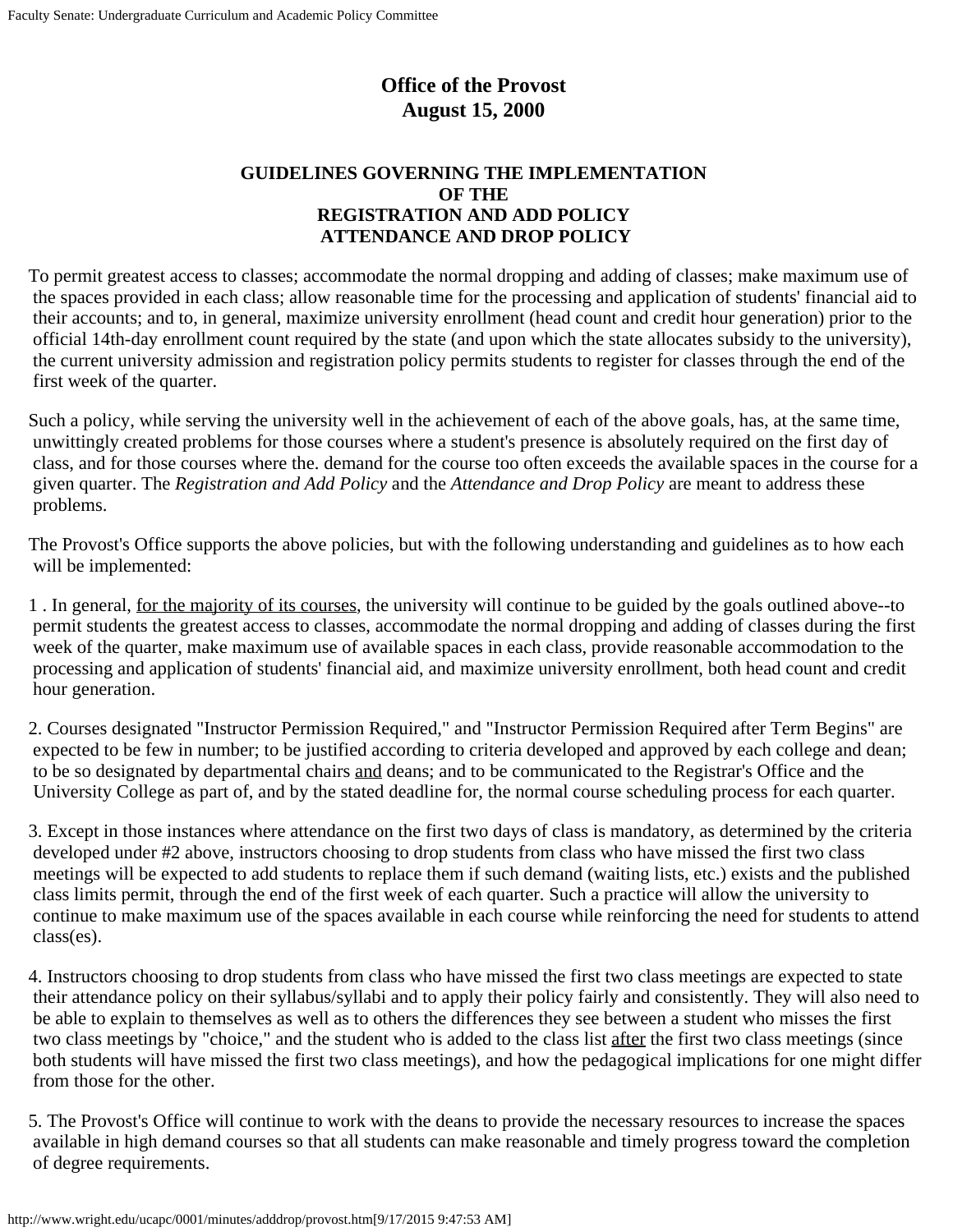Faculty Senate: Undergraduate Curriculum and Academic Policy Committee

Office of the Provost

8/15/00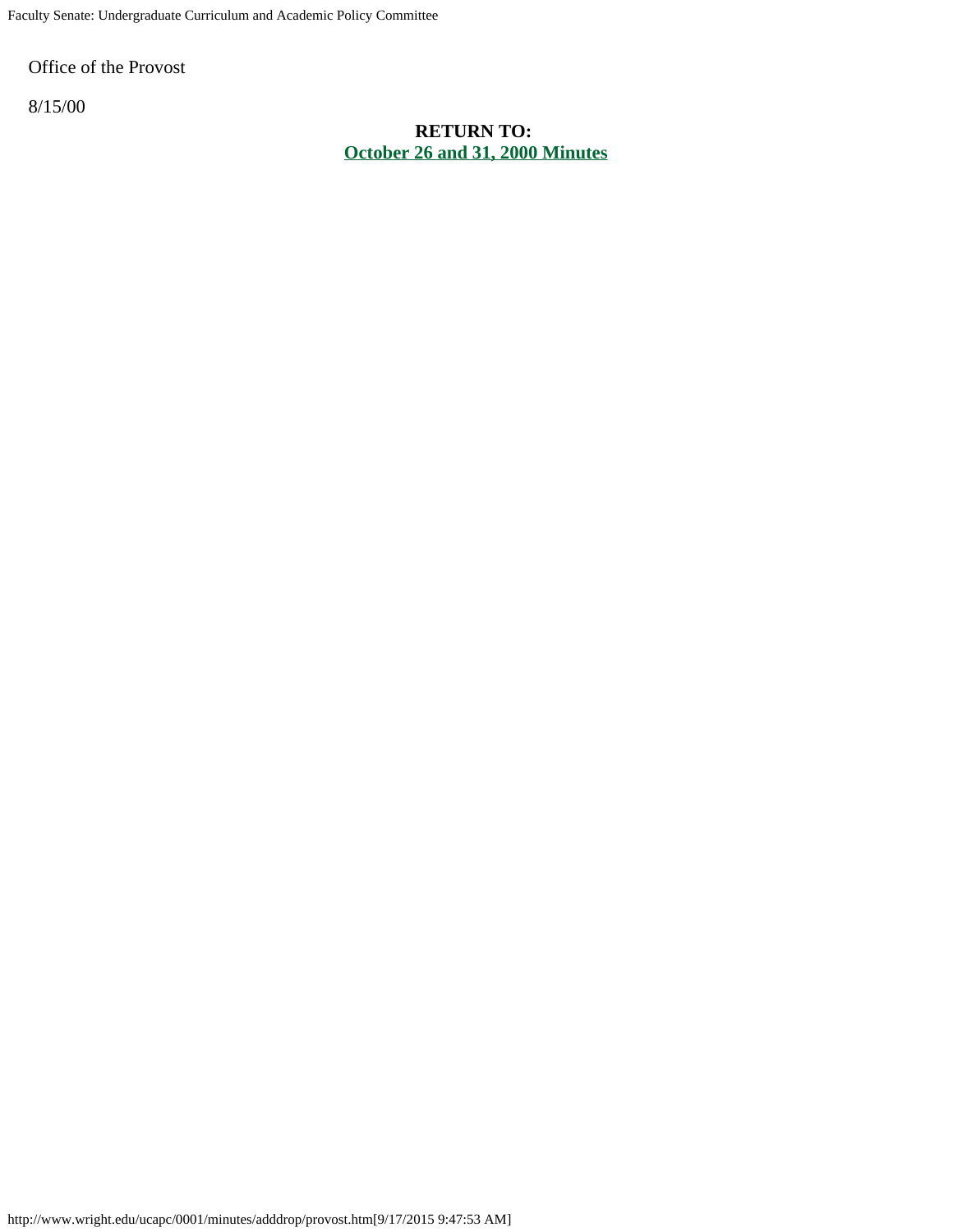# <span id="page-9-0"></span>**A Curmudgeon's Guide to the History of the Registration and Add Policy and Attendance and Drop Policy 1997-98 to 2000-01**

### **1997-1998 Academic Year**

Oct 10, 1997 UCAPC received and discussed its charge to review the Registration/Add Policy and decided to gather information regarding the policies of other Ohio universities.

Nov 13, 1997 UCAPC recommended that the Registration/Add Policy be changed from the first 7 days of the quarter to the first 2 days of the quarter. Recommendation submitted to the FEC for Faculty Senate.

Nov 18, 1997 General Faculty Meeting: UCAPC reported its work on the change in Registration/Add Policy.

Dec 1, 1997 Faculty Senate Meeting: Change in Registration/Add Policy submitted to Faculty Senate. Associate Provost submitted memorandum raising enrollment management issues. Senate requested that UCAPC review issues.

Jan 7, 1998 UCAPC reviewed report and presentation from the Office of Institutional Research regarding student registration and add data. Data supported the notion that late registrations and adds adversely affected student performance (grades). Upon review of the data and in relation to the Associate Provost's memorandum, the committee felt that the proposed change in Policy cannot address or resolve all issues related to student performance, nor was it intended to do so. The committee recommended implementation of the new Registration/Add Policy.

Jan 12, 1998 Faculty Senate meeting: UCAPC reported its findings to the Faculty Senate. Faculty Senate approved the new Registration/Add Policy for Fall 1998 implementation. UCAPC also reported that it was now in the process of reviewing and possibly formulating a drop policy.

Jan 21, 1998 UCAPC formulated and recommended a Drop Policy that would enable faculty to drop students for nonattendance during the first days of classes in, for example, courses that have waiting lists and courses where it is essential for all students who intend to take the course be present.

Feb 2, 1998 Faculty Senate Meeting: Faculty Senate approved new Drop Policy for Fall 1998 implementation.

Feb 24, 1998 General Faculty Meeting: New Registration/Add Policy and Drop Policy reported to faculty.

May 12, 1998 General Faculty Meeting: Vote on Registration/Add Policy (lacked 2/3 vote to overturn the Faculty Senate). Vote on Drop Policy (during discussion the Assistant Provost called for a quorum. Lacked the necessary quorum of 100). Announced that both policies are to be submitted to the Board of Trustees for final approval.

### **1998-1999 Academic Year**

Sept 1998 September 98 issue of Faculty Line reported to the faculty: "...delayed forwarding to the Board of Trustees for final approval the new drop/add policy passed by the General Faculty in May 1998. The delay was needed because the implementation of the new drop/add policy created many procedural issues that are to date unresolved. The delay should strengthen the effectiveness of the new drop/add policy."

Nov 30, 1998 Faculty Senate Meeting: The Faculty Executive Committee and UCAPC reported on the Drop/Add Policy Implementation. Motion made for consideration at the January 11, 1999 meeting to: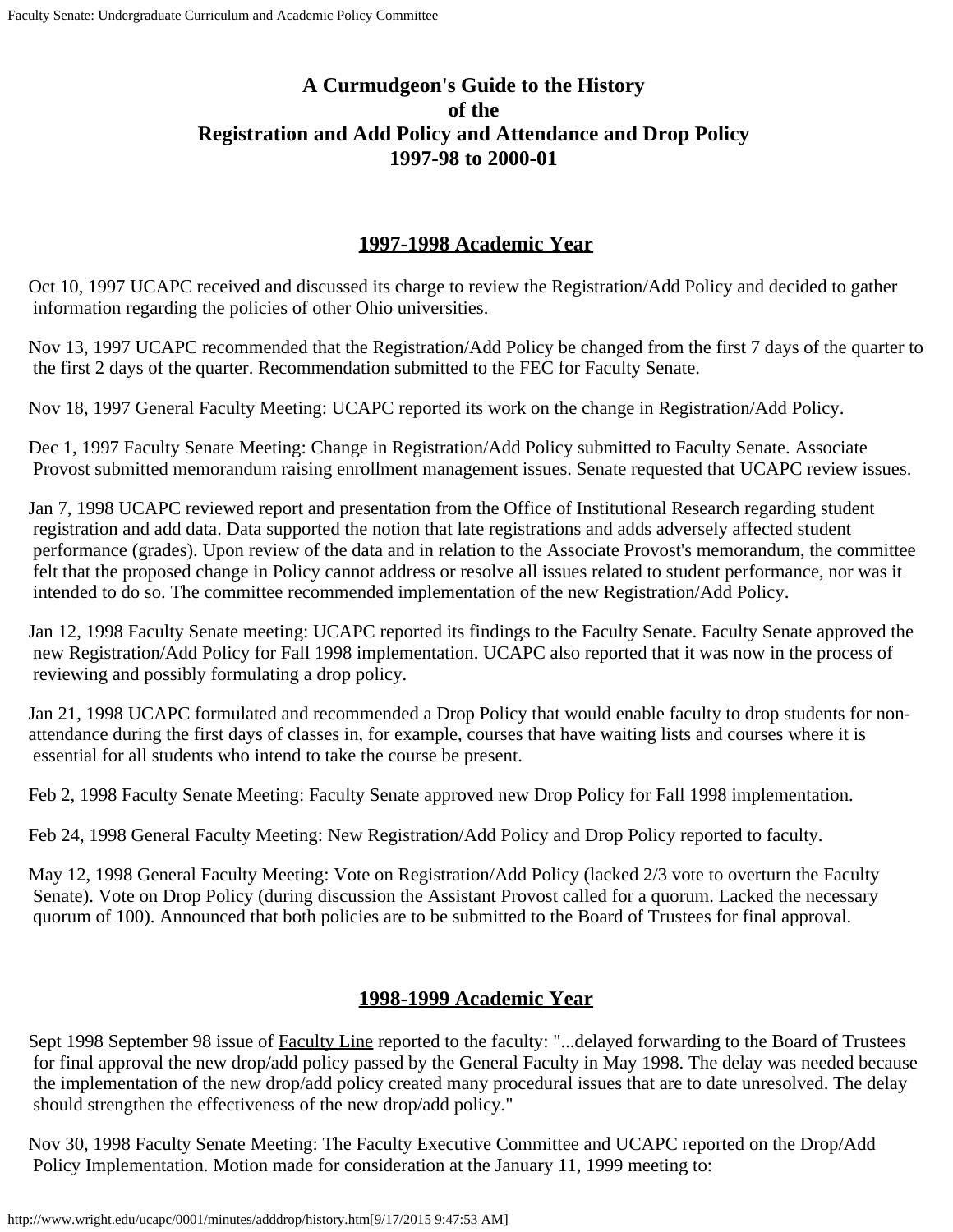- 1. Mandate that e-mail be the primary method for students to contact faculty.
- 2. Where e-mail is not possible, contact by telephone
- 3. Publish in-class schedule, names, and e-mail addresses of faculty who intend to use policy.
- 4. Postpone implementation of policy until Fall 2000.

Jan 11, 1999 Faculty Senate Meeting: Previous November 30 motion withdrawn. New motion that:

"The Drop/Add Policy adopted by the Senate and approved by the faculty be remanded to a committee appointed by the FEC and chaired by Robert Sweeney. The committee will develop a new drop/add policy that embraces the principles of the original policy without the implementation problems."

Feb 23, 1999 General Faculty Meeting: Report from the Faculty Senate that "the Drop/Add Policy committee" will be reporting to Senate each month and something should be ready to present to the faculty by the end of the academic year.

June 7, 1999 Faculty Senate Meeting. Proposal for new Add/Drop Policy presented. Moved and seconded to Old Business for next academic year Senate.

#### **1999-2000 Academic Year**

Oct 4, 1999 Faculty Senate Meeting: New Add/Drop Policy sent to back to UCAPC for review as an attendance policy.

Nov 29, 1999 Faculty Senate Meeting: Modified Registration/Add and Attendance/Drop Policy considered as New Business. Moved to Old Business for January 10, 2000 Senate meeting.

Jan 10, 2000 Faculty Senate Meeting: Faculty Senate approved Registration/Add and Attendance/Drop Policy (with slight amendment).

Feb 15, 2000 General Faculty Meeting: Faculty approved Registration/Add and Attendance/Drop Policy Approved.

Apr 7, 2000 Board of Trustees Meeting: Trustees approved registration/Add and Attendance/Drop Policy "as submitted."

Aug 15, 2000 Office of the Provost issues "Guidelines Governing the Implementation of the Registration and Add Policy and Attendance and Drop Policy."

#### **2000-01 Academic Year**

Oct 1, 2000 Faculty Senate Meeting. Motion for Revision of Implementation of Registration/Add and Attendance/Drop Policy carried and moved to Old Business for November 6, 2000 Senate meeting. UCAPC charged with review of revision.

Oct 26, 2000 UCAPC, per its charge, started its review of the "Guidelines Governing the Implementation" issued by the Office of the Provost, August 15, 2000. It was generally unaware of the specifics of the issuance of the August 15 "Guidelines Governing ...." the policies.

Oct 31, 2000 UCAPC drafted a revision of the guidelines for recommendation to the Faculty Senate. The committee expressed the opinion that the "Policy" as it regards the designation of courses as enrollment restricted to "Instructor Permission Required" and "Instructor Permission Required after Term Begins" is an established part of the normal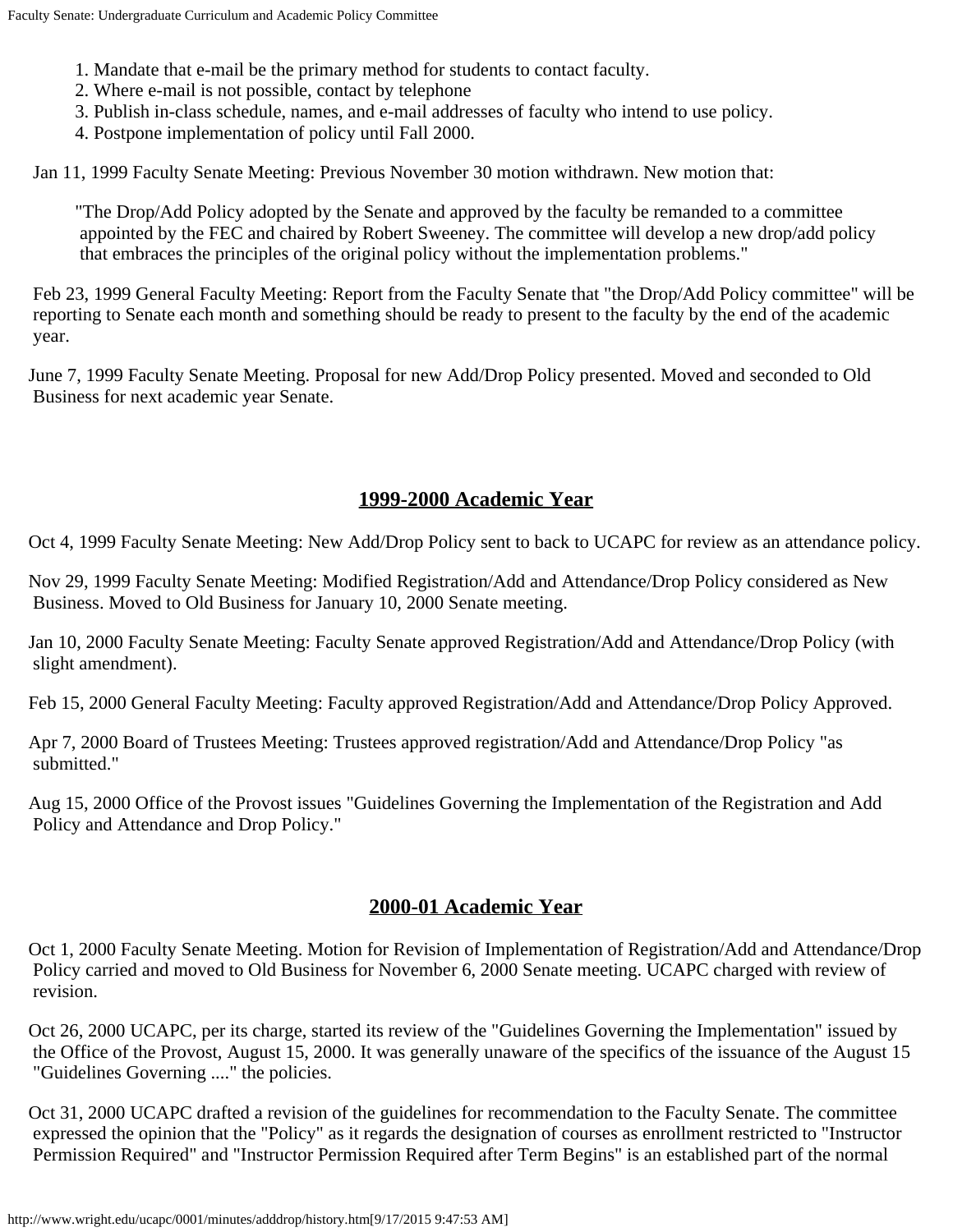curriculum process that emanates with individual faculty, departments, and colleges and proceeds through the required university curriculum review and the Faculty Senate. The committee incorporated this established process in its revision and recommendation to the Senate.

Nov 6, 2000 Faculty Senate Meeting:

 $\overline{\phantom{a}}$  , we can also assume that  $\overline{\phantom{a}}$ 

Assembled by G. Thomas Sav from official records, some notes, and a quickly deteriorating memory. The usual disclaimer applies.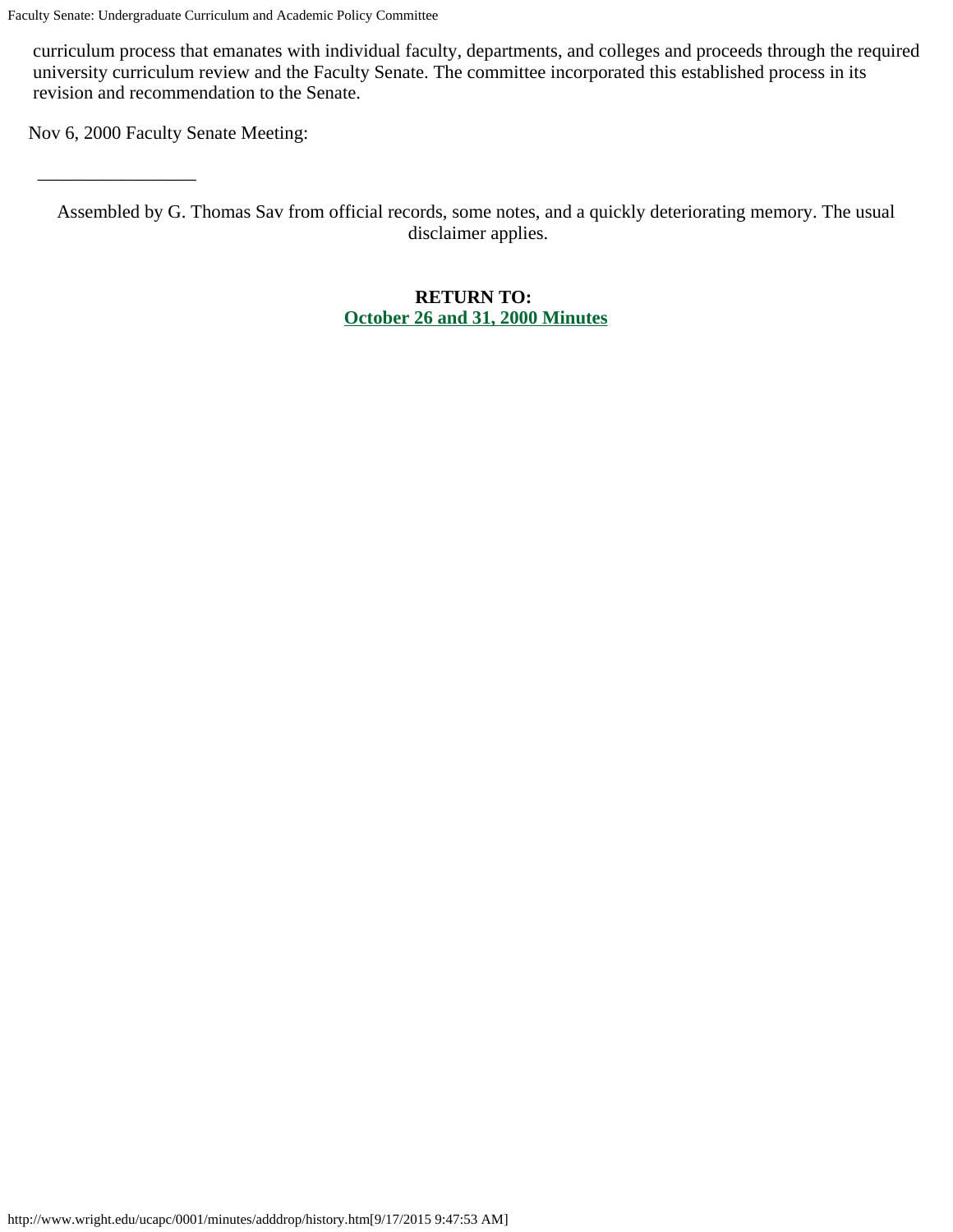#### <span id="page-12-0"></span>**Recommendation to Faculty Senate for Meeting of November 6, 2000**

#### **University Undergraduate Curriculum and Academic Policy Committee**

**Procedure for Implementation of Registration and Add Policy and Attendance and Drop Policy**

#### **Established Curriculum Procedure for Course Enrollment Restriction Designation**

Implementation policies and procedures concerning these policies and all curriculum matters, whether at the department, college, or university level, are subject to faculty approval.

The enrollment restriction designation of a course has been an established part of the normal curriculum process that emanates with individual faculty, departments, and colleges and upon approval by the latter is submitted for review and approval to the university curriculum committee and potentially to the Faculty Senate. The approved mechanism for such designations resides in the submission of a "Course Modification Request" when proposing a change of enrollment restriction for an existing course and of a "Course Inventory Request" when denoting the enrollment restriction with the proposal for creating a new course.

Historically, many types of enrollment restrictions in conjunction with course modification and course inventory requests have been approved through this process. In many cases, departments and colleges have elected to not list any enrollment restriction. Among many other designations that have been proposed and approved, courses have been modified or created so as to specify an enrollment restriction of "Instructor Permission Required."

#### **New Enrollment Restriction Option Under Registration/Add Policy and Attendance/Drop Policy**

With the approval of the Registration and Add Policy and Attendance and Drop Policy, in addition to the past designation of courses as "Instructor Permission Required," it is possible to designate courses as "Instructor Permission Required after Term Begins." This new option for enrollment restriction designation enables faculty, departments, and colleges to improve enrollment management through the following specifics of the policies:

#### Registration and Add Policy

For courses designated "Instructor Permission Required after Term Begins," students may register or add until the first day of the term, after which they need to obtain the instructor's permission.

#### Attendance and Drop Policy

For courses designated "Instructor Permission Required after Term Begins," students may be dropped from the course for being absent from the first two class meetings (for courses meeting more than once a week) or from the first class (for